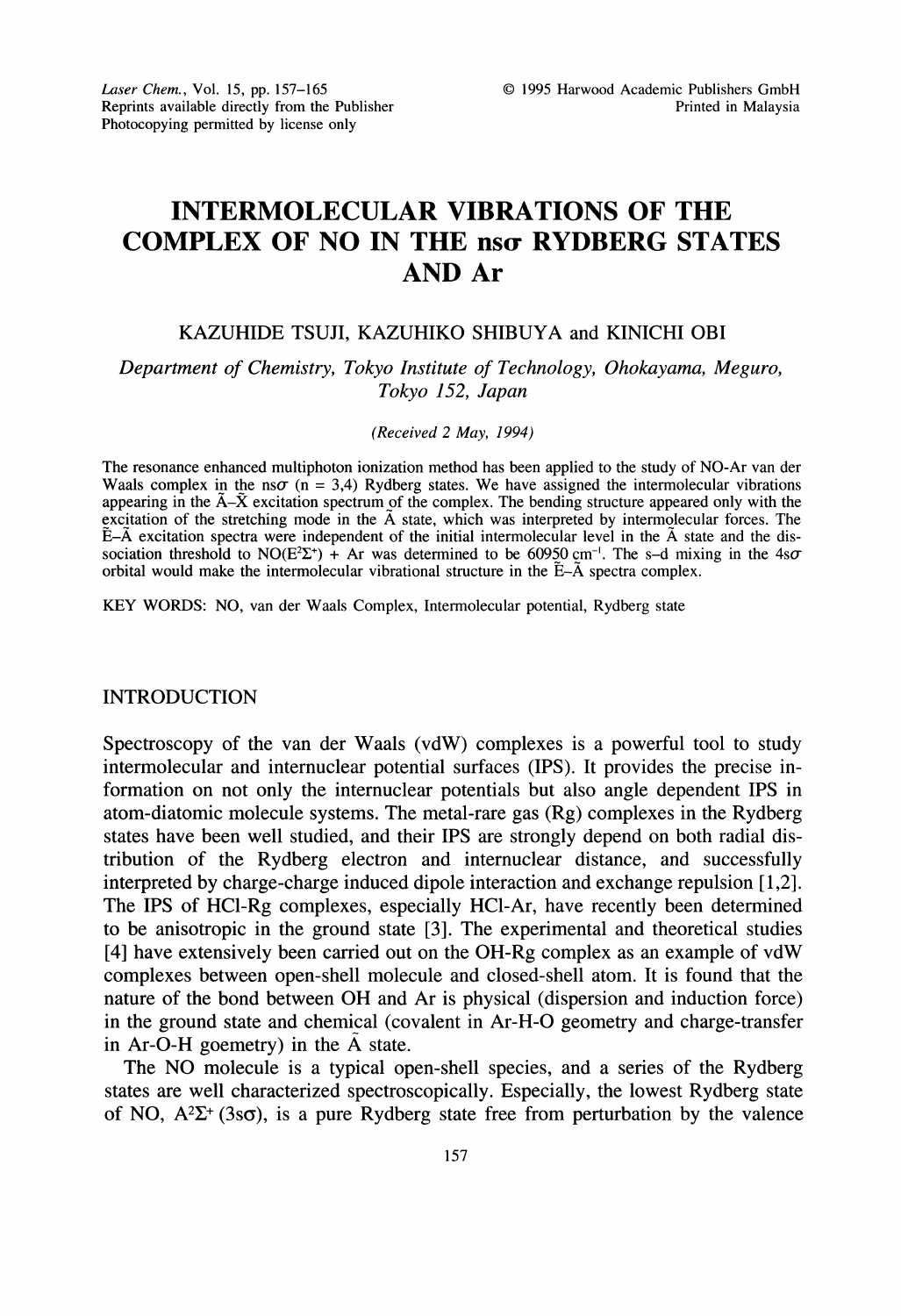states [5,6]. The E<sup>2</sup> $\Sigma$ <sup>+</sup> (4s $\sigma$ ) state belongs to the same Rydberg series (ns $\sigma$ ) as the  $A^2\Sigma^+$  state. Concerning to molecular parameters, they have essentially the same rotational and centrifugal distortion constants, but only spin-rotation parameter is different [7]. Then, we can assume that they have the same spectroscopic character and only differ in the radial distribution of the Rydberg electron. Therefore, comparison of vibrational structures of NO-Ar in the  $\tilde{E}$  and  $\tilde{A}$  states gives information to investigate how IPS depends on the radial distribution of Rydberg electron.

The bound-free electronic spectrum of the NO-Ar vdW complex for the  $\tilde{A}-\tilde{X}$ transition was first measured by Langridge-Smith et al. [8]. Mills et al. [9] determined the T-shaped structure of the NO-Ar vdW complex in the ground state. In <sup>a</sup> recent paper, we have reported on the bound-bound MPI and photodissociation action spectra of the  $\tilde{A}-\tilde{X}$  transition [10]. We have determined the intermolecular distances and binding energies of the complex in both  $\tilde{A}$  and  $\tilde{X}$  states. The shape resonance peaks in the photodissociation action spectra have indicated the existence of the barrier in IPS. We can interpreted that IPS between  $NO(A^2\Sigma^+)$  and Ar is mainly built up of the charge-charge induced dipole and electron exchange interactions.

In this paper, we measured the  $A-\tilde{X}$ ,  $\tilde{E}-\tilde{X}$ , and  $\tilde{E}-\tilde{A}$  excitation spectra using a resonance enhanced multiphoton ionization (REMPI) method. We assigned the bending structure of the  $\tilde{A}$  state. The dissociation threshold of the  $\tilde{E}$  state was determined.

## EXPERIMENT

The NO-Ar vdW complexes are generated in the molecular beam. The REMPI experiments were performed using a time-of-flight (TOF) mass spectrometer and a laser. The experimental setup used was described previously [10]. A pulsed supersonic valve (Jordan, PSV) was employed as <sup>a</sup> beam source. The sample gas of NO / Ar was premixed in a 10  $l$  aluminum bottle. The total pressure was 1 to 7 atm and the fraction of NO was less than 1%. The molecular beam was introduced into an ionization room of the TOF tube and ionized by laser light crossed perpendicularly. The REMPI experiments were performed with dye lasers (Lumonics, HyperDYE-300, 0.1 cm<sup>-1</sup> resolution) pumped by the third or second harmonics of a  $Nd^{3+}$ : YAG 300, 0.1 cm<sup>-1</sup> resolution) pumped by the third or second harmonics of a Nd<sup>3+</sup>:YAG laser (Lumonics, HY750). The dye laser output was doubled with a crystal (Inrad, AUTO Tracker II). The ion signals measured by <sup>a</sup> microchannel plate were averaged by a gated integrator (Stanford Research, SR-250) and recorded on a strip chart recorder (Rikadenki, R-60). The signals were further digitized by an A/D converter installed in the strip chart recorder, and sent to a personal computer through GPIB.

## RESULTS AND DISCUSSION

Figure <sup>1</sup> shows the excitation schemes employed in this study. Figure 2(a) shows a two-color  $(1 + 1')$  REMPI excitation spectrum of the  $A - \tilde{X}$  transition of the NO-Ar  $A-X$  transition of the NO-Ar<br>O  $A^2\Sigma^+$ - $X^2\Pi$ (O-O) transition.<br>pposed to be the band origin,<br>e band origin of uncomplexed vdW complexes. This spectrum is associated with the NO  $A^2\Sigma^+$ -X<sup>2</sup> $\Pi$ (O–O) transition. The strongest band A observed at  $44242.4$  cm<sup>-1</sup> is supposed to be the band origin,  $T<sub>0</sub>(NO-Ar)$ , which is blue shifted by 43.5 cm<sup>-1</sup> from the band origin of uncomplexed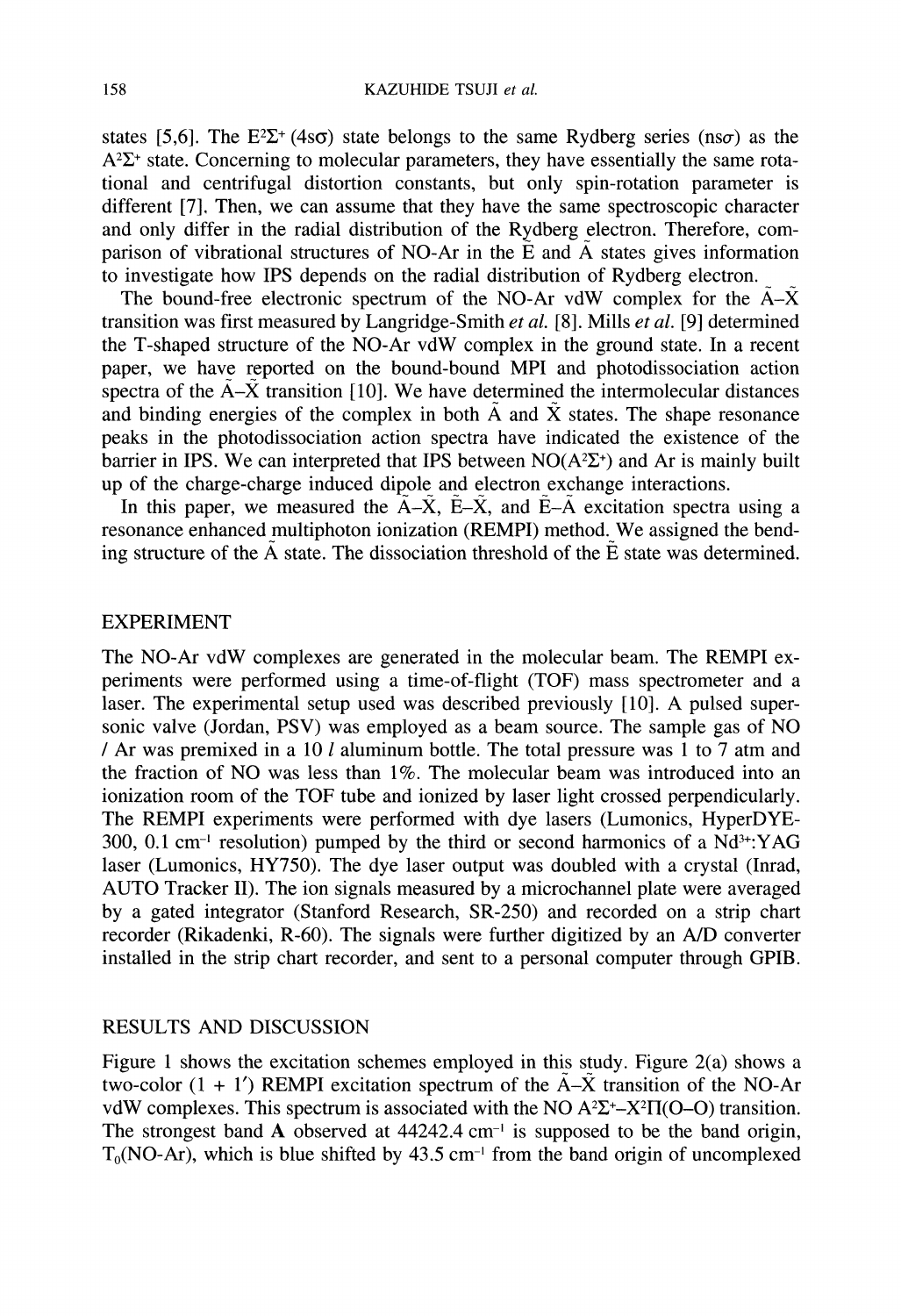

Figure 1. Excitation scheme.

NO. The high-resolution spectra of four bands labeled A, B, C, D are apparently red-shaded. The effective rotational constants were determined from rotational analysis of Bands A, B, and C using an empirical model based on the  $2\Sigma$ - $2\Pi$  type transition, as listed in Table 1. In the case of NO-Ar, the effective rotational constant  $B_{\text{eff}}$  depends primarily on the intermolecular distance  $R_{\text{vdW}}$ . The  $R_{\text{vdW}}$  values estimated are also listed in Table 1.

There are two intermolecular vibrations in the atom-diatomic vdW complex; intermolecular stretch and bend. The intermolecular bending mode can be treated as near-free rotation of the diatomic molecule when the complex is weakly anisotropic 11, and the vibrational state is denoted as  $(v_{\text{NO}}, n^{|\kappa|}, v_s)$ , where  $v_{\text{NO}}$  is the stretching vibrational quantum number of NO, n is the rotational quantum number of diatomic molecule which is quantized along the intermolecular axis with projection K, and  $v_s$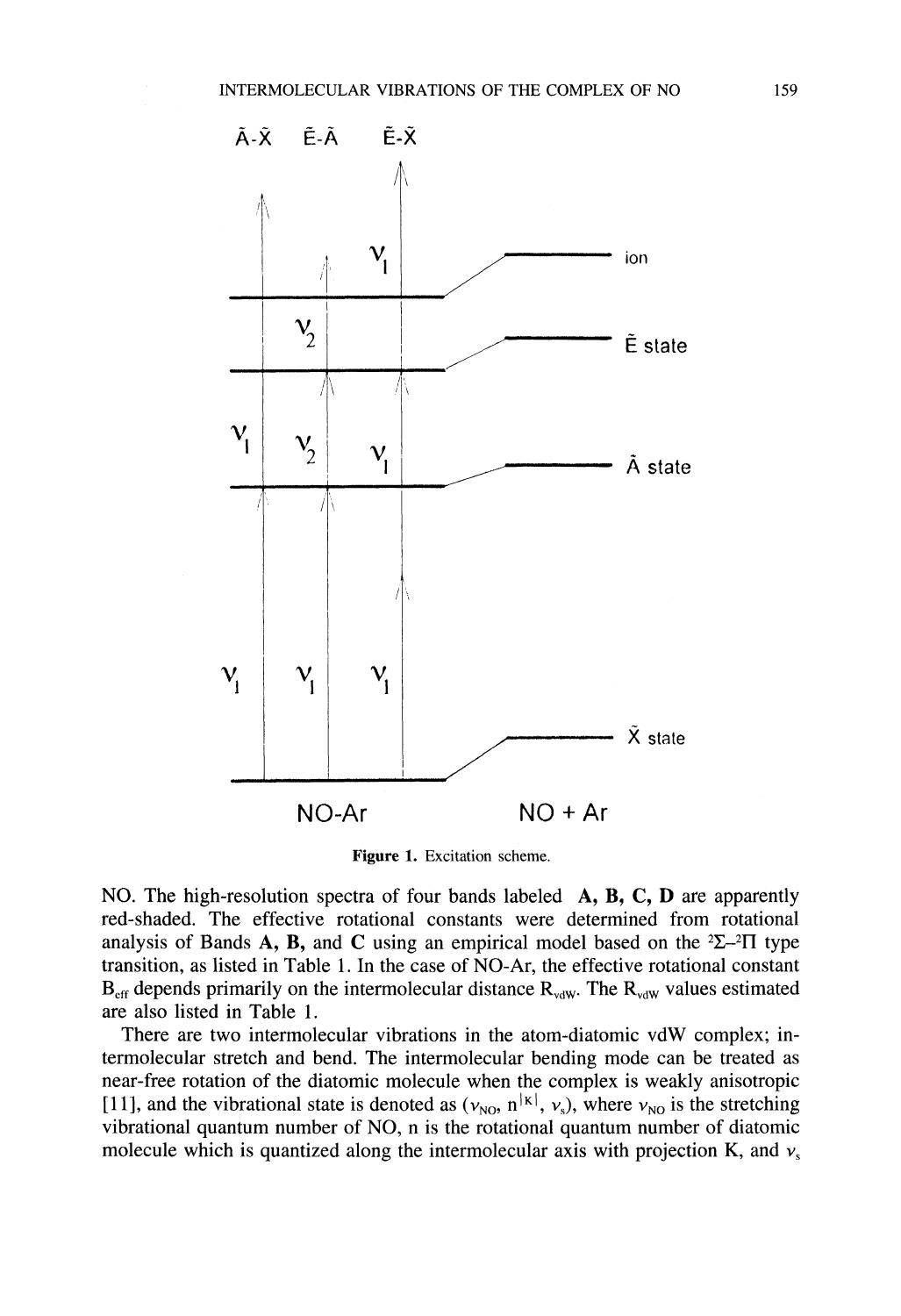

Wavenumber (cm-1)

**Figure 2.** Two-color  $(1 + 1')$  REMPI excitation spectrum for the  $\tilde{A}$   $(0, n^{K}, v_s) - \tilde{X}$   $(0, 0^{0}, 0)$  transition of NO-Ar vdW complex. The  $v_2$  laser was fixed at 32300 cm<sup>-1</sup>. The wavenumber indicates the transition energy of the  $v_1$  laser. (a) The overview spectrum. (b) The expanded spectrum of the bend-stretch combination bands. The bending quantum numbers are also indicated.

Table 1 Rotational constants, intermolecular distances, and vibrational assignments in the  $\tilde{A}$  state of NO-Ar vdW complex.

| band        | transition<br>energy<br>$(cm^{-1})$ | rotational<br>constant<br>$(cm^{-1})$ | intermolecular<br>distance<br>ΙA, | assignment    |
|-------------|-------------------------------------|---------------------------------------|-----------------------------------|---------------|
| $\mathbf A$ | 44242.4                             | 0.046                                 | 4.6                               | $(0, 0^0, 0)$ |
| B           | 44272.6                             | 0.035                                 | 5.3                               | $(0, 0^0, 1)$ |
| C           | 44275.6                             | 0.034                                 | 5.3                               | $(0, 1^1, 1)$ |
| D           | 44280.3                             |                                       |                                   | $(0, 1^0, 1)$ |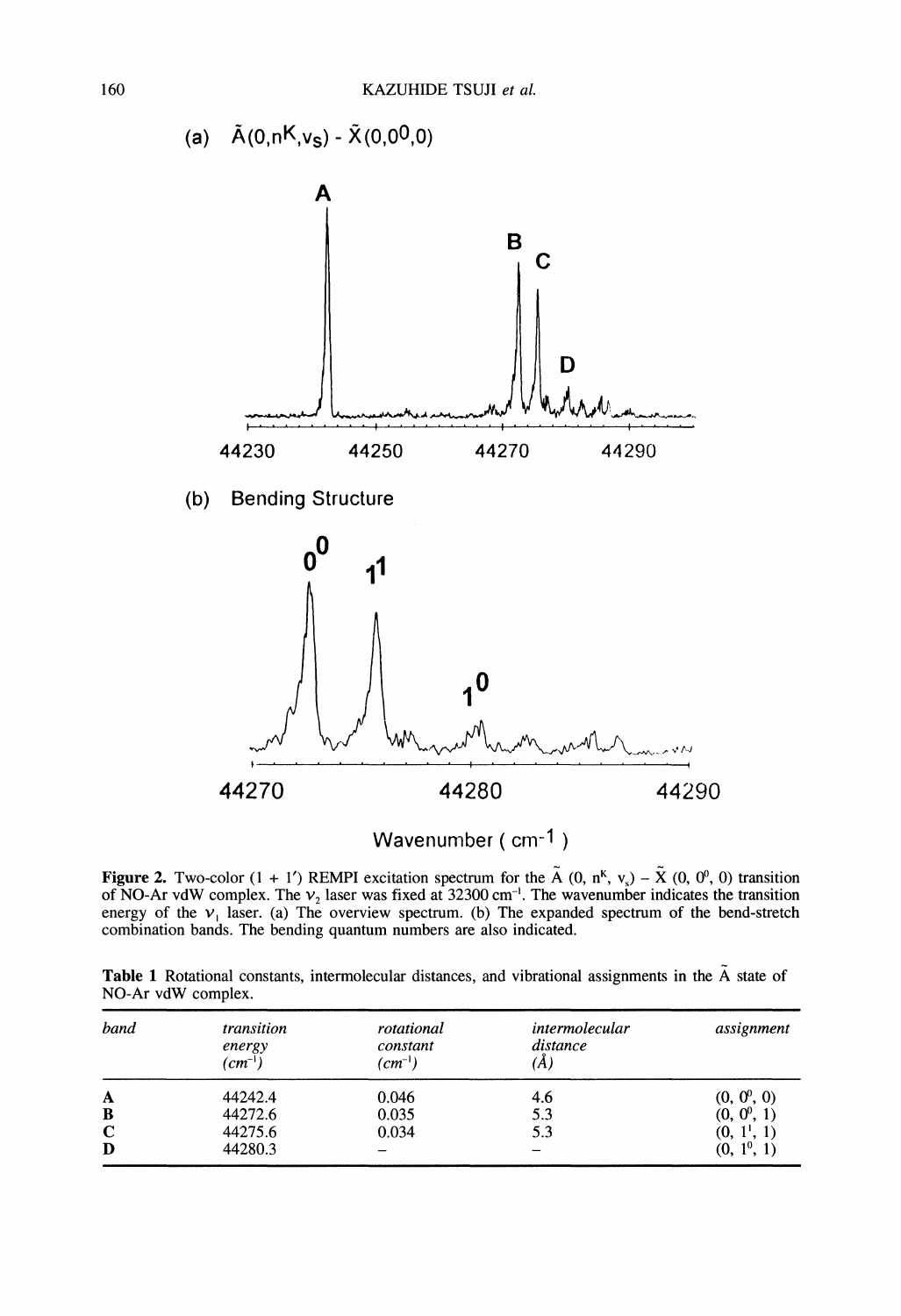is the intermolecular stretching vibrational quantum number of the complex. In the case of the NO ( $A^2\Sigma^+$ ) -Ar complexes, the spin angular momentum may be negligible because NO in the  $A^2\Sigma^+$  state belongs to Hund's case (b).

Bands **B**, C, and **D** in Fig. 2 show almost the same rotational contour and the intermolecular distances of the complex excited by Bands B and C are longer than that by Band A as listed in Table 1. These facts indicate that the intermolecular stretching mode contributes to three levels prepared by Bands  $B, C,$  and  $D$ . Therefore, Band B is thought to correspond to the transition to the intermolecular stretching fundamental level  $(0, 0^0, 1)$  in the  $\tilde{A}$  state, and the final states of Bands C and D seem to be the bend-stretch combination levels,  $\tilde{A}$  (0, 1<sup>0</sup>, 1) or  $\tilde{A}$  (0, 1<sup>1</sup>, 1). Due to the T-shape geometry of NO-Ar [9], the  $1<sup>1</sup>$  level lies lower than the  $1<sup>0</sup>$  level [11]. Therefore, we assign Band C to the  $\tilde{A}$  (0, 1', 1) –  $\tilde{X}$ (0, 0°, 0) transition and Band **D** to the  $\tilde{A}$  (0, 1<sup>0</sup>, 1) –  $\tilde{X}$  (0, 0<sup>0</sup>, 0) transition. The assignments are indicated in the last column in Table 1. The bending structure is also shown in Fig. 2(b).

In our previous paper  $[10]$ , the molecular characteristics, such as smaller binding energy in the  $\tilde{A}$  state than that in the  $\tilde{X}$  state, are successfully interpreted using the two kinds of intermolecular forces, that is, the repulsive exchange interaction between the  $3s\sigma$  Rydberg electron of NO and the electrons of Ar, and attractive charge-charge induced dipole interaction between ion core of NO and Ar.

It seems strange that the pure bending band was not observed, although the stretchbend combination bands (Bands  $C$  and  $D$ ) were observed. The interpretation presented in the previous paper gives an answer to reply why the pure bending band was not observed. At short intermolecular distance which corresponds to no vibrational excitation of the intermolecular stretch, the charge-charge induced dipole interaction may be stronger and IPS is more anisotropic. Then, the intermolecular bending mode behaves like a normal bending vibration rather than a near-free rotation, and the progression would be very short.

To confirm the interpretation described above, we investigated the  $\tilde{E}-\tilde{A}$  transition, where the  $\tilde{E}$  state corresponds to the 4so- Rydberg state of NO. The difference between the  $E^2\Sigma^+$  and  $A^2\Sigma^+$  states are only in the principal quantum number of the Rydberg electron, which reflects the change in the radial distribution of the Rydberg orbital. The intermolecular distance in the  $\tilde{A}$  state is comparable with the average radius of the 3so-Rydberg electron. In the case of NO( $E^2\Sigma^+$ ) -Ar, the average radius of  $4s\sigma$  Rydberg electron is expected to be much larger than that of  $3s\sigma$ . Therefore, the Ar atom is situated inside the  $4s\sigma$  orbital, and the binding energy of the  $\tilde{E}$  state will be much larger than that of the  $\overline{A}$  state.

Figure 3 (a) shows the  $(2 + 1)$  REMPI excitation spectrum for the  $\tilde{E}$  (0, n<sup>K</sup>, v<sub>s</sub>)  $-\tilde{X}(0, 0^0, 0)$  transition of NO-Ar vdW complexes, which has a complicated band structure due to intermolecular vibrations on the  $NO(E^2\Sigma^+)$ -Ar IPS. The peak observed at the lowest wavenumber may be the  $0-0$  band (the upper limit), and is red-shifted by 496.8 cm<sup>-1</sup> from the origin of uncomplexed NO. Therefore, the binding red-shifted by 496.8 cm<sup>-1</sup> from the origin of uncomplexed NO. Therefore, the binding energy for the  $\tilde{E}$  state is 585 cm<sup>-1</sup> (the lower limit) because the binding energy for energy for the E state is 585 cm<sup>-1</sup> (the lower limit) because the binding energy for the X state is 88 cm<sup>-1</sup> [10]. The binding energy for the  $\tilde{E}$  state is more than ten times the X state is 88 cm<sup>-1</sup> [10]. The binding energy for the E state is more than ten times as large as that for the  $\tilde{A}$  state. This fact is an experimental evidence to justify our interpretation on the intermolecular forces.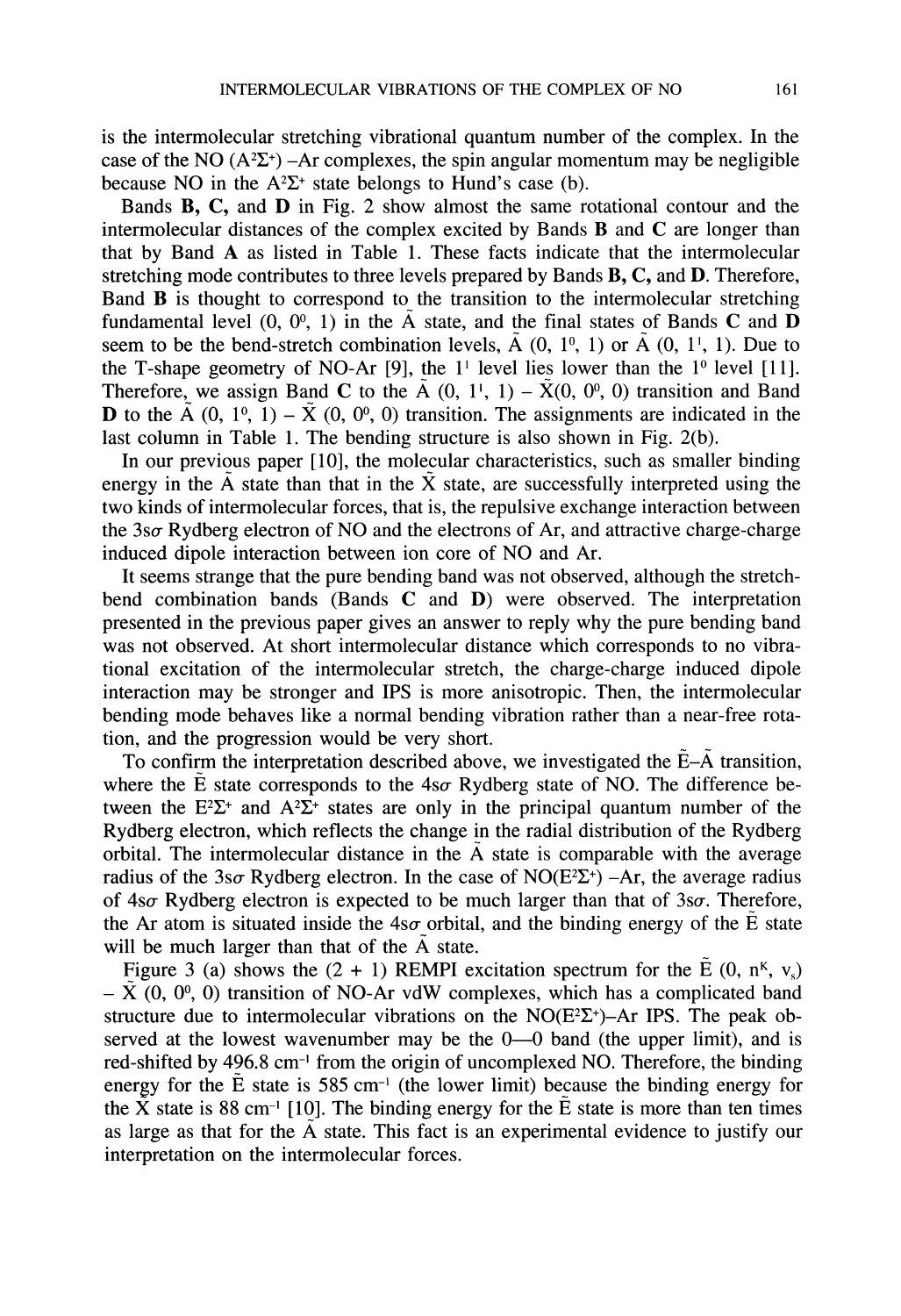

**Figure 3.** (2 + 1) REMPI excitation spectrum for the  $\tilde{E}$  (0, n<sup>K</sup>, v<sub>s</sub>) –  $\tilde{X}$  (0, 0<sup>0</sup>, 0) transition and (1 + 1' + 1') REMPI excitation spectra for the  $\vec{E}$  (0, n<sup>k</sup>, v<sub>s</sub>) –  $\tilde{A}$  (0, 0<sup>0</sup>, 0) transition of NO-Ar vdW complex. The wavenumber indicates the transition energy of  $2v_1$  for (a), and  $v_1$  (44242.4 cm<sup>-1</sup>) +  $v_2$  for (b) and (c).

The  $E-A$  excitation spectra were measured to probe a wide range of IPS. The  $E-\tilde{A}$  excitation spectrum provides the information on IPS around the intermolecular distance of 4.6 or 5.3 Å which is the intermolecular distance for the  $(0, 0^0, 0)$  and (0,  $n<sup>K</sup>$ , 1) levels in the  $\tilde{A}$  state (see Table 1), while the  $\tilde{E}-\tilde{X}$  excitation spectrum provides that around  $R_{vdw} = 3.7 \text{ Å}$ . Figure 4 shows the  $\tilde{E} - \tilde{A}$  excitation spectra of the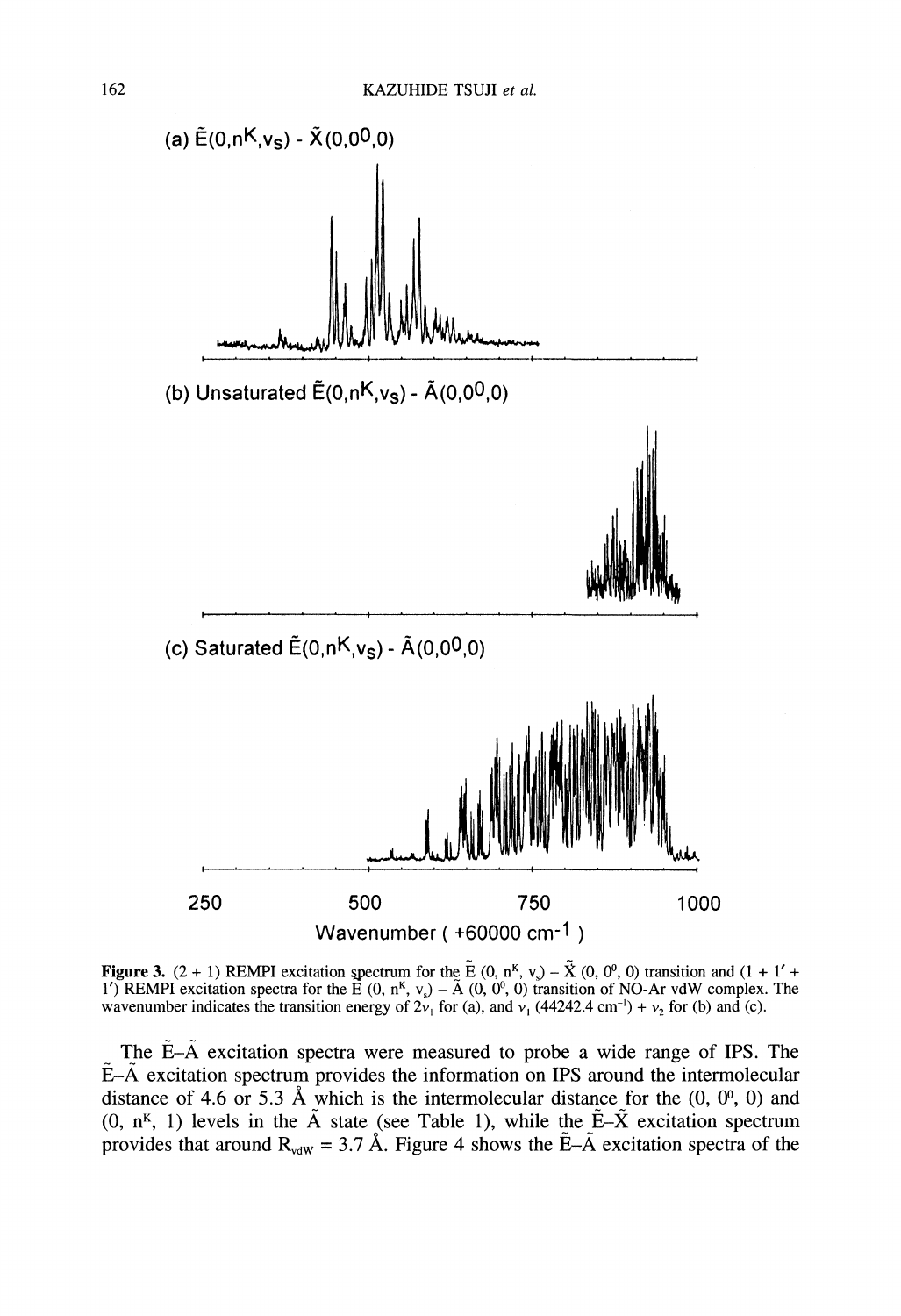

**Figure 4.**  $(1 + 1' + 1')$  REMPI excitation spectra for the E  $(0, n^k, v_s) - A (0, n^k, v_s)$  transition of NO-Ar vdW complex. The initial states are (a)  $\tilde{A}$  (0, 0, 0, 0, 0, 0, 0, 0, 1), and (c)  $\tilde{A}$  (0, 1<sup>1</sup>, 1) levels.

NO-Ar complex where the initial intermolecular vibrational levels of the A state are the  $(0, 0^0, 0)$ ,  $(0, 0^0, 1)$  and  $(0, 1^1, 1)$  levels. In all the spectra, the probe laser power was as low as possible to avoid the saturation broadening, and the S/N ratio was rather low as the result.

All the  $E-A$  spectra shown in Figure 4 have the following characteristic features independent of the initial intermolecular vibrational levels. (1) The  $v_2$  wavenumbers measured consist in almost the same region as the  $E^2\Sigma^+$ -A $E^2$  (0-0) band of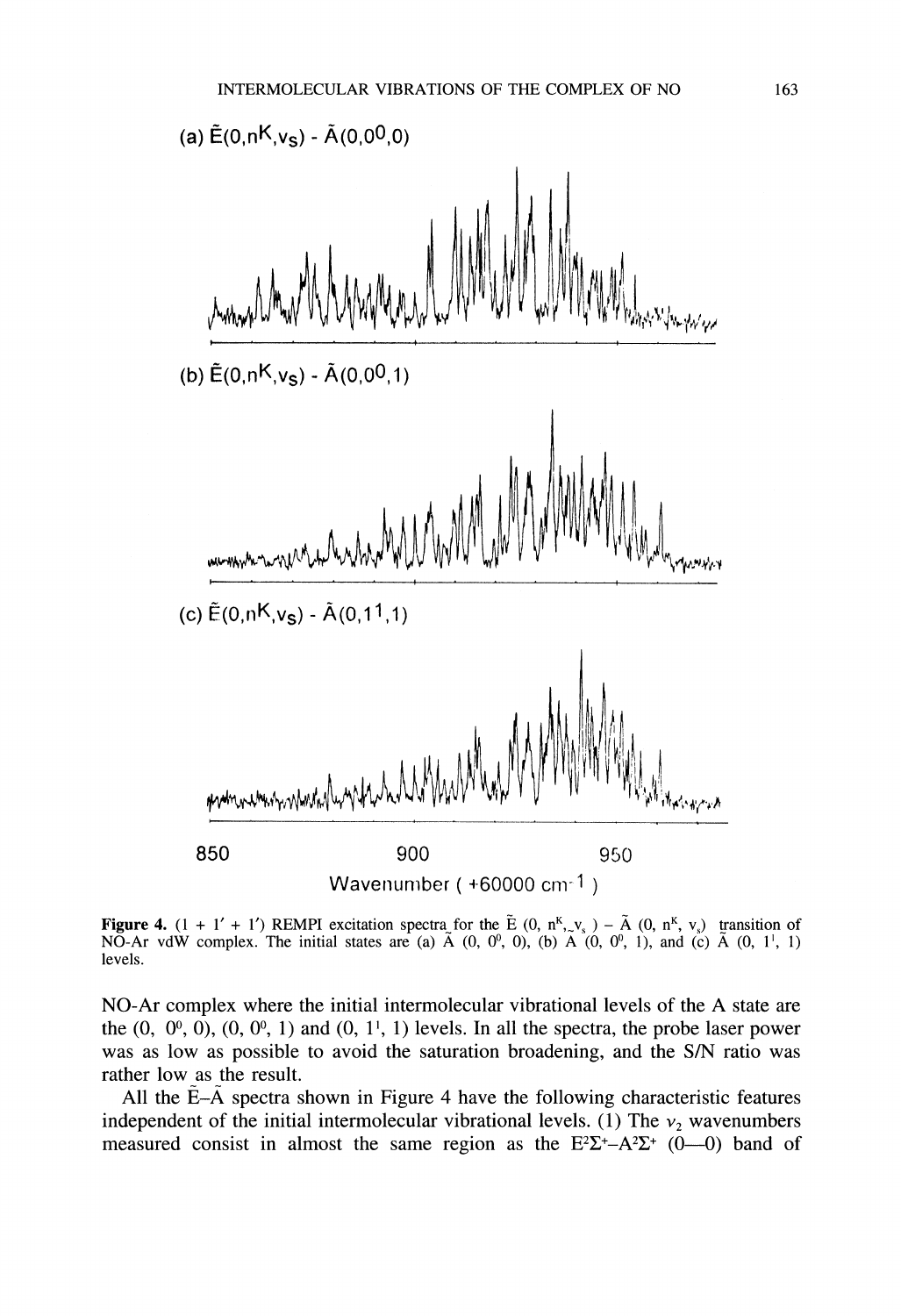uncomplexed NO (the band origin =  $60863$  cm<sup>-1</sup>). (2) The transition energy in the excitation via sequential  $\tilde{E}-\tilde{A}-\tilde{X}$  covers over only 50-100 cm<sup>-1</sup> (Fig. 4), which is excitation via sequential E-A-X covers over only 50–100 cm<sup>-1</sup> (Fig. 4), which is much smaller than 300 cm<sup>-1</sup> in the excitation via direct  $\tilde{E}-\tilde{X}$  (Fig. 3 (a)). (3) The level density probed by the  $\tilde{E}-\tilde{A}$  t level density probed by the  $E-\tilde{A}$  transition is much higher than that probed by the  $E-\tilde{X}$  transition. Based on these characteristic features recognized in the  $\tilde{E}-\tilde{A}$  excitation spectra, we can conclude that the energy region of IPS probed lies just below the photodissociation threshold correlating to  $NO(E^2\Sigma^+)$  +Ar.

The saturation experiments allowed us to search a much wider energy range of IPS of the NO(E<sup>2</sup>E<sup>+</sup>)-Ar complex. Figures 3 (b) and (c) show the  $\tilde{E}-\tilde{A}$  (0, 0<sup>o</sup>, 0) excitation spectra of NO-Ar under unsaturated and saturated  $v_2$  laser power conditions, respectively. The saturated spectrum (Fig. 3 (c)) covers four times wider energy range of IPS as the unsaturated one (Fig. 3 (b)), while the highest energy limit of the saturated spectrum was almost the same as that of the unsaturated one. The saturation effect made the Franck-Condon region wider not only on the lower energy side, but also on the higher energy side of the unsaturated spectrum. Thus, the fact that the intensity of the peaks of the saturated spectrum suddenly falls off around 60950 cm<sub>-1</sub>, can be interpreted by that the dissociation threshold (NO(E<sup>2</sup> $\Sigma$ <sup>+</sup>) + Ar) is 60950 cm<sup>-1</sup>. This value agrees with the dissociation threshold of 60951 cm<sup>-1</sup> estimated from the origin of uncomplexed NO (60863 cm<sup>-1</sup>) and the binding energy for the  $\tilde{X}$  state (88 cm<sup>-1</sup>). This evidence provides the reliability of the binding energy estimated previously [10].

The complexity of the vdW mode progression is astonishing. It seems that many bending structures are built on the stretching progression. The deep IPS of  $NO(E^2\Sigma^+)$ -Ar would be more anisotropic, where the bending motion of the complex may behave like a normal mode bending vibration. If the complex in the  $\tilde{E}$  state is Tshaped, the accessible bending level may be restricted to one or two levels by the Franck-Condon principle, due to the T-shaped geometry of the complex in the ground state [9].

One plausible reason for this complexity is that the  $4s\sigma$  Rydberg orbital is not a pure s orbital. According to the quantum mechanical calculation [12], nso and ndo Rydberg orbitals strongly mixed with each other except for  $3s\sigma$ . The  $3s\sigma$  Rydberg state has 94% pure s orbital character, although the  $4s\sigma$  state has 61% s, 1% p, and 39% d orbitals. Due to the d orbital character, we cannot treat the  $4s\sigma$  orbital as isotropic and the orientation of the  $4s\sigma$  orbital should be considered. The rotational structure becomes complex because the Hamiltonian includes the orientation effect with respect to the plane of three atoms [13]. For the same reason, the intermolecular vibrational structure also becomes complex [11]. To obtain detailed information on the intermolecular vibration, the rotationally resolved high-resolution spectrum is desired to be measured.